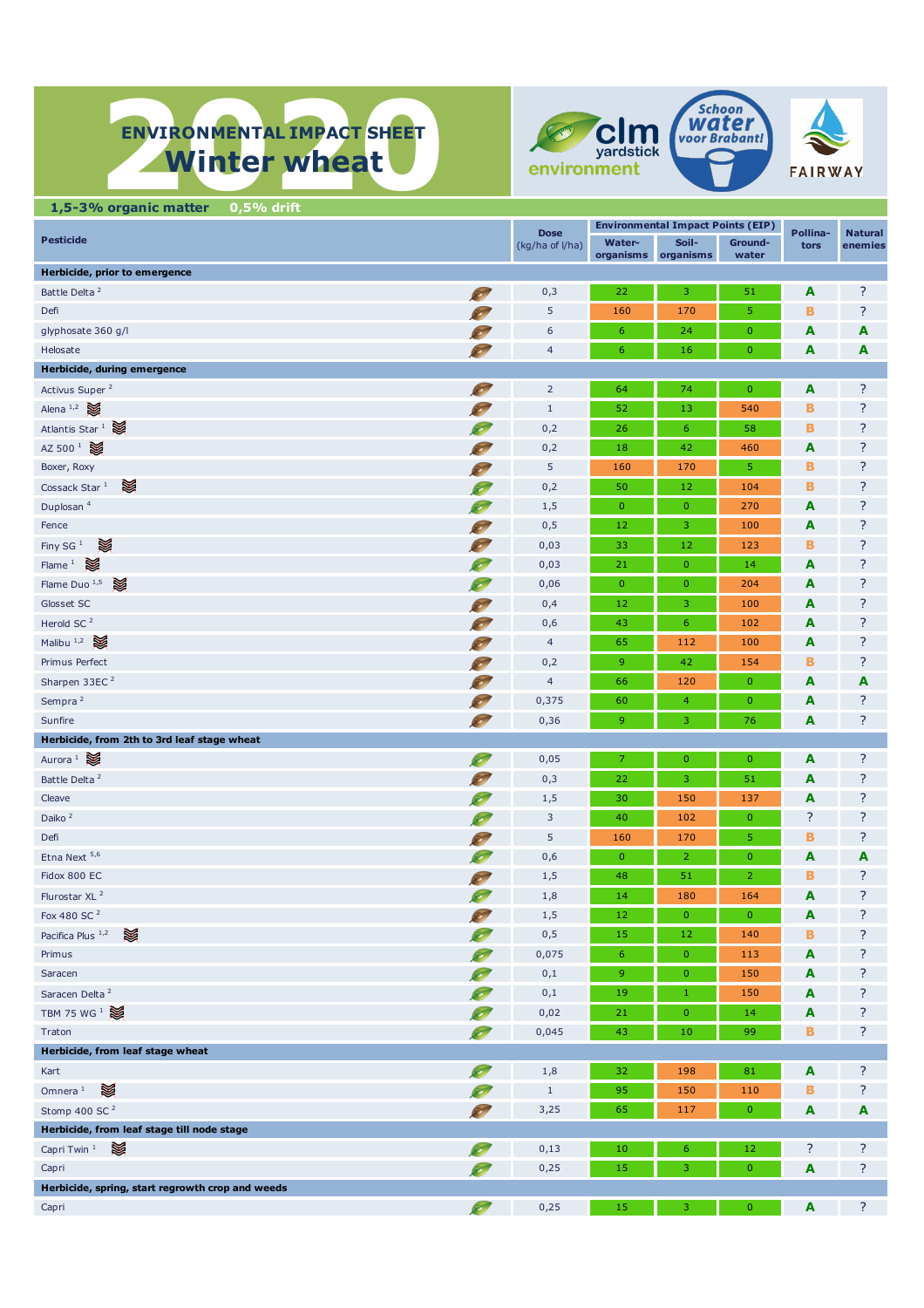| <b>Pesticide</b>                            |           | <b>Dose</b>     | <b>Environmental Impact Points (EIP)</b> |                    |                  | Pollina- | <b>Natural</b> |  |
|---------------------------------------------|-----------|-----------------|------------------------------------------|--------------------|------------------|----------|----------------|--|
|                                             |           | (kg/ha of I/ha) | <b>Water-</b><br>organisms               | Soil-<br>organisms | Ground-<br>water | tors     | enemies        |  |
| ≋<br>Hussar OD <sup>1</sup>                 | O         | 0,2             | 54                                       | 17                 | 80               | в        | ?              |  |
| Herbicide, till the end of tillering wheat  |           |                 |                                          |                    |                  |          |                |  |
| Alena <sup>1,2</sup>                        | Ø.        | $\mathbf{1}$    | 52                                       | 13                 | 56               | в        | ?              |  |
| Ally (SX), Accurate $\frac{1}{2}$           |           | 0,03            | 33                                       | 12                 | 105              | B        | ?              |  |
| Accurate $\frac{1}{2}$                      |           | 0,02            | 22                                       | $\bf8$             | 70               | в        | ?              |  |
| Accurate $\frac{1}{2}$                      |           | 0,03            | 33                                       | 12                 | 105              | в        | ?              |  |
| Axial 50                                    |           | 0,9             | $\mathbf{1}$                             | $\mathbf{0}$       | $\mathbf{0}$     | A        | ?              |  |
| Basagran, Bentazon Imex                     |           | $\overline{2}$  | $\mathbf 0$                              | $\overline{4}$     | 100              | A        | ?              |  |
| Basagran SG                                 | $\sim$    | 1,1             | $\mathbf{1}$                             | 3                  | 99               | A        | ?              |  |
| Biathlon $4D^1$                             |           | 0,07            | 39                                       | 53                 | 280              | A        | ?              |  |
| Flurostar 200                               |           | $\mathbf{1}$    | 20                                       | 11                 | $\overline{2}$   | A        | ?              |  |
| U 46 MCPA, Agroxone MCPA <sup>1</sup>       |           | 3,6             | 23                                       | 14                 | 5.400            | A        | ?              |  |
| Duplosan MCPP                               |           | $\overline{2}$  | $\mathbf{0}$                             | $\mathbf{0}$       | 360              | A        | ?              |  |
| Othello $1,2$                               | $\bullet$ | $\overline{2}$  | 48                                       | 14                 | 64               | в        | ?              |  |
| Primstar                                    |           | $1\,$           | 30                                       | 110                | 92               | A        | ?              |  |
| Primus                                      | $\sim$    | 0,075           | 6                                        | $\mathbf{0}$       | 113              | A        | ?              |  |
| Puma Extra EW                               | Ø         | 0,8             | 9                                        | $1\,$              | $\overline{0}$   | В        | ?              |  |
| Spitfire                                    |           | $\mathbf{1}$    | 24                                       | 110                | 170              | A        | ?              |  |
| Starane top <sup>2</sup>                    |           | 0,6             | 9                                        | 144                | 19               | A        | ?              |  |
| Tapir                                       |           | $\mathbf{1}$    | 20                                       | 160                | 92               | в        | ?              |  |
| Xanadu <sup>1,3</sup>                       |           | 0,1             | 29                                       | $\boldsymbol{8}$   | 120              | B        | ?              |  |
| <b>Fungicide</b>                            |           |                 |                                          |                    |                  |          |                |  |
| Adexar $^2$                                 | <b>S</b>  | $\overline{2}$  | 14                                       | 100                | 280              | A        | ?              |  |
| Allegro <sup>1,2</sup>                      |           | $\mathbf{1}$    | 18                                       | 120                | 310              | A        | ?              |  |
| Azoxystrobin 250 g/l (several brands) $1,2$ |           | $\mathbf{1}$    | 10                                       | 3                  | 2                | A        | A              |  |
| Ampera $1,2$                                |           | 1,5             | 30                                       | 56                 | 495              | в        | A              |  |
| Ascra Xpro                                  | $\bullet$ | 1,5             | 75                                       | 15                 | 750              | A        | ?              |  |
| Aviator Xpro <sup>2</sup>                   | <b>S</b>  | 1,25            | 28                                       | 3                  | $\mathbf{0}$     | A        | ?              |  |
| Azbany <sup>2</sup>                         | Ø         | $\mathbf{1}$    | 10                                       | 3                  | 2                | A        | A              |  |
| Bontima <sup>2</sup>                        | Ø,        | $\overline{2}$  | 8                                        | 12                 | $\mathbf{0}$     | A        | ?              |  |
| <b>Bravo Premium</b>                        | $\sim$    | $\overline{2}$  | 22                                       | 10                 | $\overline{2}$   | A        | A              |  |
| Buzz Ultra DF <sup>1</sup>                  | $\sim$    | 0,33            | 86                                       | 36                 | 594              | в        | A              |  |
| Caramba <sup>2</sup>                        | S         | 1,5             | 25                                       | 14                 | $\mathbf{0}$     | A        | ?              |  |
| Ceriax $1,2$                                | Ø         | 3               | 23                                       | 102                | <b>285</b>       | A        |                |  |
| ⊠<br>Cielex $1$                             | S         | 1,6             | 42                                       | 40                 | 91               | A        | ?              |  |
| Comet                                       | $\infty$  | 0,8             | 23                                       | $\,1\,$            | $\mathbf{0}$     | A        | A              |  |
| Contans $6$                                 | S         | $\overline{2}$  | $\mathbf{0}$                             | $\pmb{0}$          | $\mathbf{0}$     | ?        | ?              |  |
| Corbel <sup>5</sup>                         | $\bullet$ | $1\,$           | $\mathbf{0}$                             | 130                | 15               | A        | в              |  |
| Delaro                                      | Ø         | $\,1\,$         | 46                                       | $1\,$              | $\mathbf{0}$     | A        | ?              |  |
| Diagonal                                    | S         | $\,1\,$         | 25                                       | 3                  | $\overline{2}$   | A        | A              |  |
| Diopyr                                      | $\sim$    | 0,5             | $\overline{2}$                           | $\bf8$             | 55               | A        | ?              |  |
| Dithane DG Newtec                           | $\sim$    | $\overline{2}$  | 28                                       | 108                | 6                | A        | в              |  |
| Elatus Era <sup>2</sup>                     | $\sim$    | $1\,$           | 132                                      | 6                  | $\overline{0}$   | ?        | ?              |  |
| Elatus Plus <sup>2</sup>                    | S         | 0,75            | 123                                      | 5 <sub>1</sub>     | $\overline{0}$   | ?        | ?              |  |
| Epox Extra $1,2$                            | $\bullet$ | 1,8             | 212                                      | 76                 | 198              | A        | ?              |  |
| Epox Top $1,2$                              | S         | $\overline{2}$  | 7                                        | 72                 | 680              | в        | ?              |  |
| Fandango                                    | $\bullet$ | 1,5             | 33                                       | $\overline{2}$     | $\mathbf{0}$     | A        | ?              |  |
| Faxer, Prochlorus                           | S         | $\mathbf{1}$    | 9                                        | 31                 | $\mathbf{0}$     | A        | A              |  |
| Flexity                                     | S         | 0,5             | $\overline{4}$                           | 28                 | $\overline{0}$   | A        | ?              |  |
| Gigant <sup>2</sup>                         | S         | $\mathbf{1}$    | 13                                       | $\overline{2}$     | $\overline{0}$   | A        | ?              |  |
| <b>Imtrex XE</b>                            | S         | $\overline{2}$  | 9                                        | $\mathbf{0}$       | $\overline{2}$   | A        | ?              |  |
| Legado                                      |           | $1\,$           | 25                                       | 3                  | $\overline{2}$   | A        | A              |  |
| Mastana SC, Penncozeb SC                    |           | 4,8             | 46                                       | 173                | 10               | A        | в              |  |
| mancozeb 75%                                | $\sim$    | $\overline{2}$  | 28                                       | 108                | 6                | A        | в              |  |
| Mirador Xtra                                | $\bullet$ | $\mathbf{1}$    | 41                                       | $6\phantom{.}6$    | 5                | A        | A              |  |
| Penncozeb 80 WP                             | <b>Co</b> | $\mathsf{2}$    | 30                                       | 114                | 6                | A        | B              |  |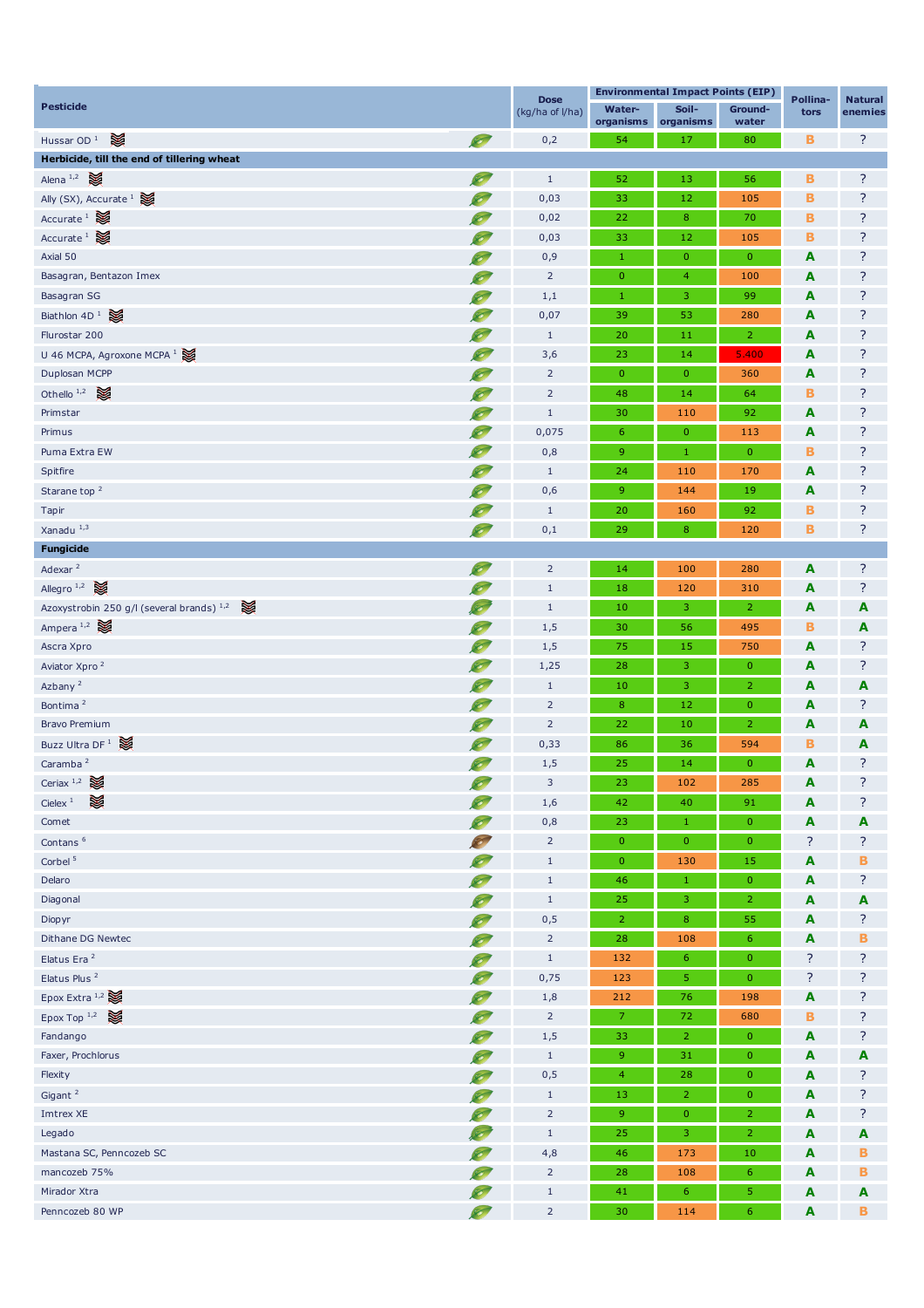| <b>Pesticide</b>                                           |                                   | <b>Dose</b><br>(kg/ha of l/ha) |                     | <b>Environmental Impact Points (EIP)</b> | Pollina-         | <b>Natural</b> |         |
|------------------------------------------------------------|-----------------------------------|--------------------------------|---------------------|------------------------------------------|------------------|----------------|---------|
|                                                            |                                   |                                | Water-<br>organisms | Soil-<br>organisms                       | Ground-<br>water | tors           | enemies |
| Nissodium                                                  | O                                 | 0,5                            | 14                  | 55                                       | $\mathbf{0}$     | A              | ?       |
| Opus $1,2$                                                 | <b>So</b>                         | $\mathbf{1}$                   | 11                  | 100                                      | 280              | A              | ?       |
| Opus EC <sup>2</sup>                                       |                                   | 1,5                            | 11                  | 99                                       | 285              | A              | ?       |
| Opus Team $1,2$                                            |                                   | $\mathbf{1}$                   | 74                  | 110                                      | 200              | A              | ?       |
| Osiris <sup>2</sup>                                        |                                   | $\mathbf{3}$                   | 32                  | 102                                      | 255              | A              | ?       |
| Priaxor EC <sup>2</sup>                                    |                                   | 1,5                            | 14                  | $\overline{2}$                           | 3                | A              | ?       |
| Proline                                                    | $\sim$                            | 0,8                            | 31                  | $\overline{2}$                           | $\mathbf{0}$     | A              | ?       |
| Property 180SC                                             | Ø                                 | 0,5                            | $\overline{2}$      | $\bf 8$                                  | 55               | A              | ?       |
| Prosaro $1$                                                | $\bullet$                         | $\mathbf{1}$                   | 65                  | 19                                       | 310              | в              | ?       |
| Prosaro Plus <sup>4</sup>                                  | $\sim$                            | 1,25                           | 581                 | $\overline{4}$                           | $\mathbf{0}$     | в              | ?       |
| Redigo                                                     | <b>SO</b>                         | 0,22                           | 3                   | $\pmb{0}$                                | $\mathbf{0}$     | A              | ?       |
| Redigo Pro                                                 |                                   | 0,15                           | 5                   | $\mathbf{1}$                             | 11               | в              | ?       |
| Retengo <sup>2</sup>                                       |                                   | 1,25                           | 12                  | $\mathbf{1}$                             | $\pmb{0}$        | A              | A       |
| Retengo Plus                                               |                                   | 0,75                           | 19                  | 31                                       | 83               | A              | ?       |
| Rubric $1,2$                                               | $\sim$                            | $\mathbf{1}$                   | 11                  | 100                                      | 280              | A              | ?       |
| Seguris                                                    | Ø                                 | $\mathbf{1}$                   | 11                  | 73                                       | 200              | A              | ?       |
| X<br>Skyway Xpro 1,2,6                                     | $\sim$                            | 1,25                           | 43                  | 20                                       | 300              | в              | ?       |
| ☀<br>Soleil $1$                                            | $\bullet$                         | 1,2                            | 180                 | 20                                       | 2.040            | B              | A       |
| Sportak EW                                                 |                                   | $\mathbf{1}$                   | 9                   | 31                                       | $\mathbf{0}$     | A              | A       |
| Tarcza 250 EW, Tebucur 250 EW, Tebusha 250 EW <sup>2</sup> |                                   | $\mathbf{1}$                   | 34                  | 36                                       | 610              | в              | A       |
| Thiovit Jet                                                |                                   | 5                              | 15                  | 5                                        | 5                | в              | в       |
| <b>Tilt 250 EC</b>                                         |                                   | 0,5                            | 12                  | $1\,$                                    | $\mathbf{0}$     | A              | A       |
| Topsin M Ultra <sup>2</sup>                                |                                   | 1,5                            | $\overline{0}$      | 615                                      | 195              | A              | A       |
| Turret 60 <sup>2</sup>                                     |                                   | 1,5                            | 25                  | 14                                       | $\pmb{0}$        | A              | ?       |
| Variano Xpro <sup>2</sup>                                  |                                   | 1,75                           | 25                  | $\overline{4}$                           | $\mathbf{0}$     | A              | ?       |
| Venture <sup>5</sup>                                       |                                   | 1,5                            | $\overline{0}$      | 98                                       | 270              | A              | ?       |
| Venture $N2$                                               |                                   | 2,5                            | 12                  | 118                                      | 325              | A              | ?       |
| Avella                                                     |                                   | 1,5                            | 21                  | 45                                       | 110              | A              | ?       |
| VSM Cyflufenamide 50 EW                                    | $\bullet$                         | 0,5                            | 14                  | 60                                       | $\overline{0}$   | A              | ?       |
| Zoxis 250 SC, Sinstar                                      |                                   | $\mathbf{1}$                   | 25                  | 3                                        | $\overline{2}$   | A              | A       |
| <b>Insecticide</b>                                         | Ø                                 |                                |                     |                                          |                  |                |         |
| Bariard <sup>2</sup>                                       | S                                 | 0,15                           | $\overline{4}$      | 4                                        | $\mathbf{0}$     | в              | с       |
| Calypso <sup>2</sup>                                       | S                                 | 0,15                           | $\overline{4}$      | $\overline{4}$                           | $\mathbf{0}$     | B              | C       |
| Cyperkill 250 EC <sup>2</sup>                              | O                                 | 0,1                            | 15                  | $\overline{2}$                           | $\mathbf{0}$     | C              | C       |
| Decis Protech                                              | O                                 | $\mathbf{0}, \mathbf{5}$       | 3                   | $6 \overline{6}$                         | $\mathbf{0}$     | В              | C       |
| deltamethrin 25 g/l                                        | <b>S</b>                          | 0,25                           | $\overline{2}$      | 5                                        | $\pmb{0}$        | B              | C       |
| Goldorak, Karate Zeon, Ninja                               | $\sim$                            | 0,05                           | 100                 | $1\,$                                    | $\pmb{0}$        | C              | c       |
| Hinode                                                     | Ø,                                | 0,14                           | $\mathbf{0}$        | $\pmb{0}$                                | $\mathbf{0}$     | в              | A       |
| <b>Ironmax Pro</b>                                         | <b>SO</b>                         | $\overline{z}$                 | $\overline{0}$      | $\mathbf 0$                              | $\mathbf{0}$     | A              | ?       |
| Natria slug pellets                                        |                                   | 50                             | $\mathbf{0}$        | $\mathbf 0$                              | $\mathbf 0$      | A              | ?       |
| Pirimor $^2$                                               |                                   | 0,25                           | 60                  | $\boldsymbol{6}$                         | 400              | В              | A       |
| Sumicidin super                                            | $\sim$                            | 0,2                            | 13                  | $\overline{4}$                           | $\mathbf{0}$     | c              | c       |
| Sumi-Alpha 2.5 EC                                          | $\bullet$                         | 0,2                            | $13\,$              | $\overline{4}$                           | $\pmb{0}$        | C              | c       |
| Talisma EC                                                 | S                                 | 0,02                           | 3                   | $\mathbf 0$                              | 5                | C              | ?       |
| Teppeki                                                    | S                                 | 0,14                           | $\mathbf{0}$        | $\mathbf{O}$                             | $\mathbf{0}$     | B              | A       |
| UPL Pirimicarb <sup>2</sup>                                | O                                 | 0,25                           | 60                  | $6 \overline{6}$                         | 400              | B              | A       |
| Lodging                                                    |                                   |                                |                     |                                          |                  |                |         |
| CeCeCe                                                     | <b>ST</b>                         | $\mathbf{1}$                   | $\,1\,$             | 7                                        | 40               | в              | A       |
| Completto                                                  |                                   | $\overline{2}$                 | $1\,$               | $\overline{4}$                           | 30               | в              | ?       |
| Ephon Top                                                  |                                   | 0,75                           | 7                   | 23                                       | $\mathbf{0}$     | A              | A       |
| Fabulis OD                                                 |                                   | 1,5                            | $\mathbf{0}$        | $\mathbf{O}$                             | $\mathbf 0$      | A              | ?       |
| Medax Top                                                  |                                   | 1,5                            | $1\,$               | 5                                        | 90               | A              | ?       |
| Moddus DC                                                  | $\sim$                            | 0,3                            | $\mathbf 0$         | $\mathbf 0$                              | $\overline{0}$   | в              | ?       |
| Moddus 250 EC                                              | $\bullet$                         | 0,25                           | $\pmb{0}$           | $\bf{0}$                                 | $\mathbf{0}$     | в              | ?       |
| Moxa                                                       | S                                 | 0,4                            | $\mathbf 0$         | $\mathbf{0}$                             | $\mathbf{0}$     | В              | ?       |
| Next                                                       | <b>Contract Contract Contract</b> | $\mathbf{0}, \mathbf{5}$       | $\mathbf{1}$        | $\mathbf{1}$                             | $\mathbf{0}$     | в              | ?       |
|                                                            |                                   |                                |                     |                                          |                  |                |         |